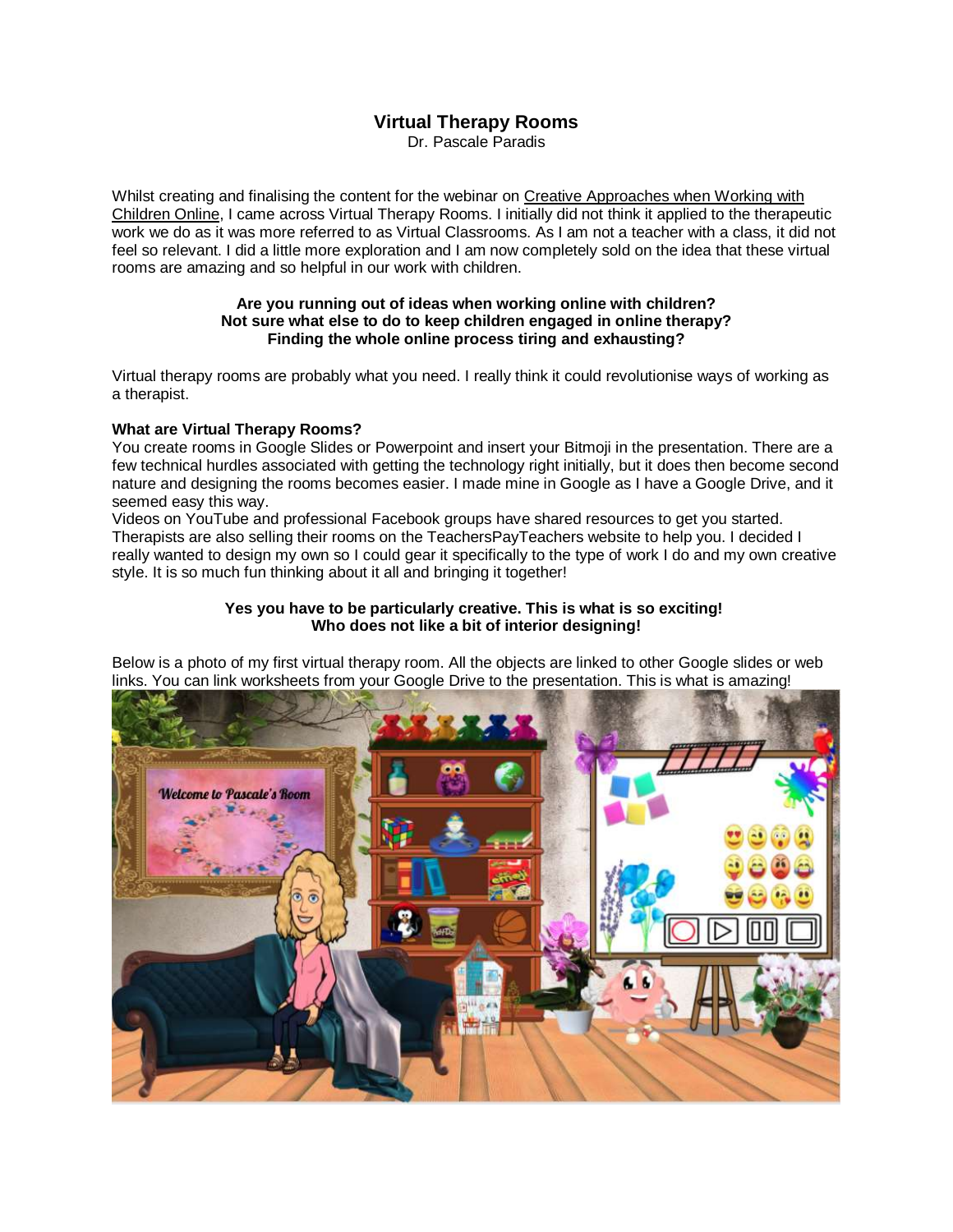### **All your therapy resources in ONE Google Slideshow!**

Here is another example of a room about feelings where each of the big emojis lead to a different room with links about these different emotions.



You can have as many rooms as you want, depending on children's needs. Feelings' room, doll's house, chill out room and a Take a Break room, to name only a few. The opportunities are endless! You can also have a Parent Room where you have lots of top tips and information.

### **How to Use the Virtual Therapy Rooms?**

In sessions, you present the slides and you show rooms using the shared screen function of the platform you are using. You can give remote control access to the client so that they have control over visiting rooms and clicking activities or the child can tell you where to click on the screen. This way you discover together different activities, rooms and resources. If a child is talking about a specific topic, you can direct the conversation to the room where information is shared on the topic.

The most amazing of it all is that you can share your Google Slides with clients with the Share button so they can revisit rooms or look at them in advance. You can also create a PDF and all links remain. You can then send a room to parents in an email with all the links you covered during the session.

### **What Does Not Change?**

All your skills as a therapist are still needed, including clinical judgement, knowledge of the discipline and scientist-practitioner, all your essential competencies. This is just a way to store all your resources in one place, increase engagement with children in sessions, and support communication with parents.

### **What are the Benefits of the Virtual Therapy Rooms?**

There are many benefits to this way of working. First, supporting the **engagement and participation of children in virtual sessions**, but also in face to face sessions when a video or an online resource needs to be shared. How fun to explore different rooms and activities! Sessions can be structured or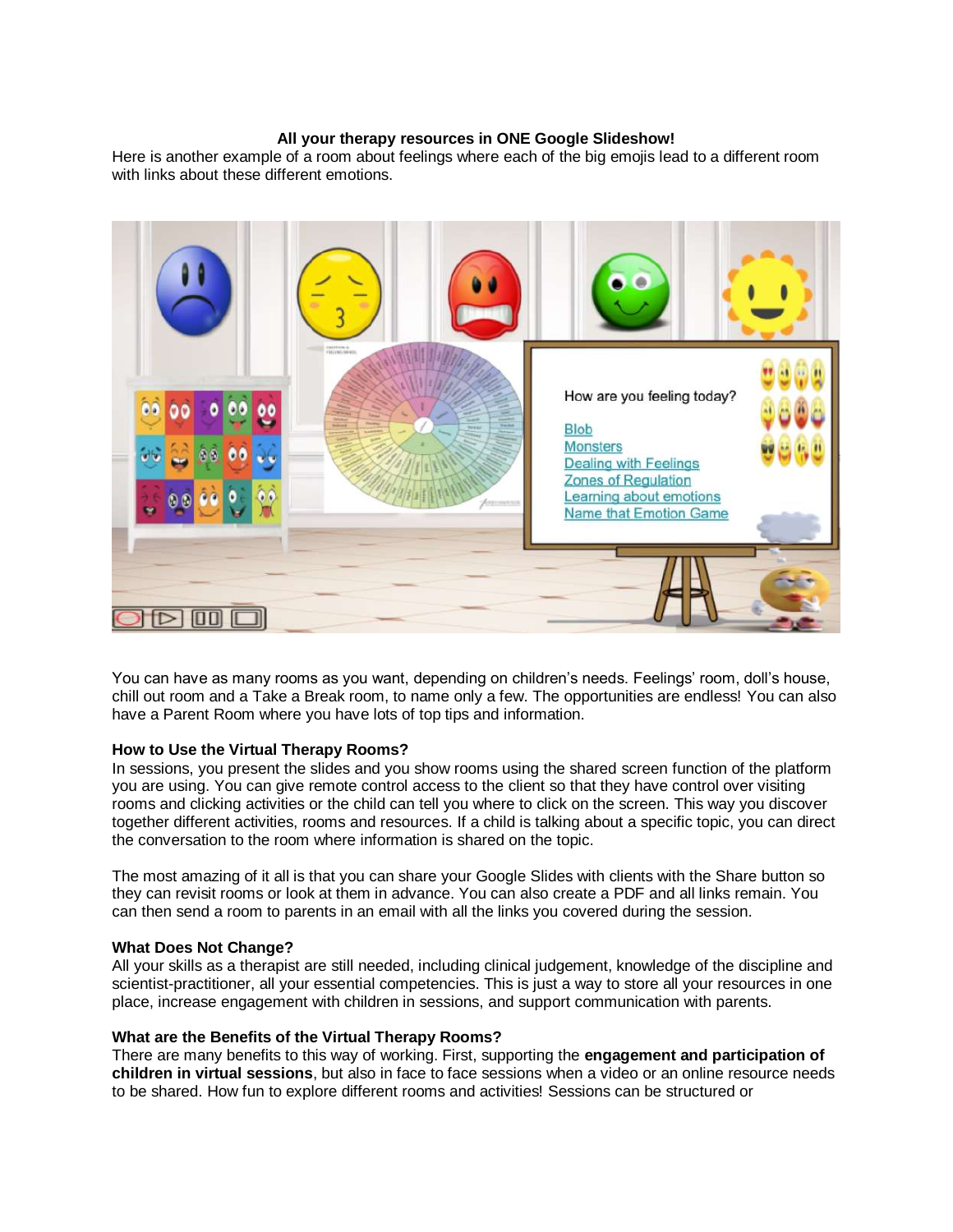unstructured depending on the need of the child. Timers and visual boards can be added to the slides to enhance structure where needed.

It can help support **communication with parents** about a session and help empower parents in consolidating learning points in a therapy session or try the resources at home. Being able to share the PDF before or after a session with all the links can really help parents support their child as all links are in one virtual room. The parent can then explore with their child what was covered in session. It has a clear benefit for families speaking a different language at home as the visual presentation can support language and communication between parents-child, parents-therapists.

To support engagement of children, you can also create a virtual room with a child and use that room as a **storage room** of all the work you do together. For example, if you do an activity on the whiteboard, you can easily save it in that room, and share with parents after the session. This way you are guaranteed the work of the child is kept safe and in one place. For confidentiality and privacy, you may need to look into compliance of the Google Drive in line with privacy legislation, and minimise using full names. The storage benefits are not necessarily just for sharing with a child and parents, but also to develop a **great toolkit as a team** and use this way of working for a team of therapists. This way all have access quickly to resources, work together to build a toolkit and also evolve this toolkit over time after attending professional learning workshops. It can keep all these rich invaluable resources in one place and all have the opportunity to trial them and use them. A new therapist joining the team can simply make a copy of the main master slides and start using these promptly. **A great way to never run out of therapeutic activities in a session.**

It also promotes a way of working that is **evolving over time** and **promotes creativity**. Since starting this process of creating rooms, I have been amazed at the potential and I have not stopped creating. After 25 years of working with children, I am trying to capture all the resources I have and bring these all together as well as creating virtually activities of what I typically do in sessions. It has been an amazing process full of creativity as well as a very inspiring process as I now have a way to bring all these activities together. Many activities can also be developed from the beginning.

It is possibly due to Covid-19 that many have discovered virtual therapy rooms, but their use will not stop once we return to the therapy room. Going forward, many may choose to continue working online for many reasons including health and safety. Covid safe plans may also be strict and restrictive. Although many may also return to the therapy room, virtual therapy rooms are here to stay as a storage and communication tool. We therefore need to prepare for **flexibility and adaptability** of teams and a dual mode of delivery where some therapists work on site and face to face.

The need to work using a dual mode of delivery is likely to become more and more common as the Covid-19 situation evolves globally with possible local outbreaks, therapists or clients needing to protect family for health reasons, localised closures, etc. Moreover, the global pandemic has made us highly aware of telehealth benefits such as working from home to achieve a better work-life balance, the convenience and easy access to therapy for many families joggling busy households and work commitments, and the ability to reach populations at risk in regional and rural areas and/or linguistically, culturally diverse and globally migrant communities. These clear benefits are here to stay and to be fully embraced.

#### **Could Virtual Therapy Rooms Revolutionise the Online Therapy World with Children?**

There are so many benefits as outlined above. It is such a creative way of working. I am such a visual person and also a creator-designer, love art work so this type of approach is completely revolutionary for me as a child psychologist but also for training! I love that it keeps all the resources in one place. Even when we go back to face to face work, this resource will still be useful for videos, web-based resources, and communication with parents. You could still use a virtual therapy room during a face to face session and as a team.

#### **Dr. Pascale Paradis**

BA (Psych), M.Ed (Psych&Ed), DEdPsy, MBPsS, MAPS, FCEDP